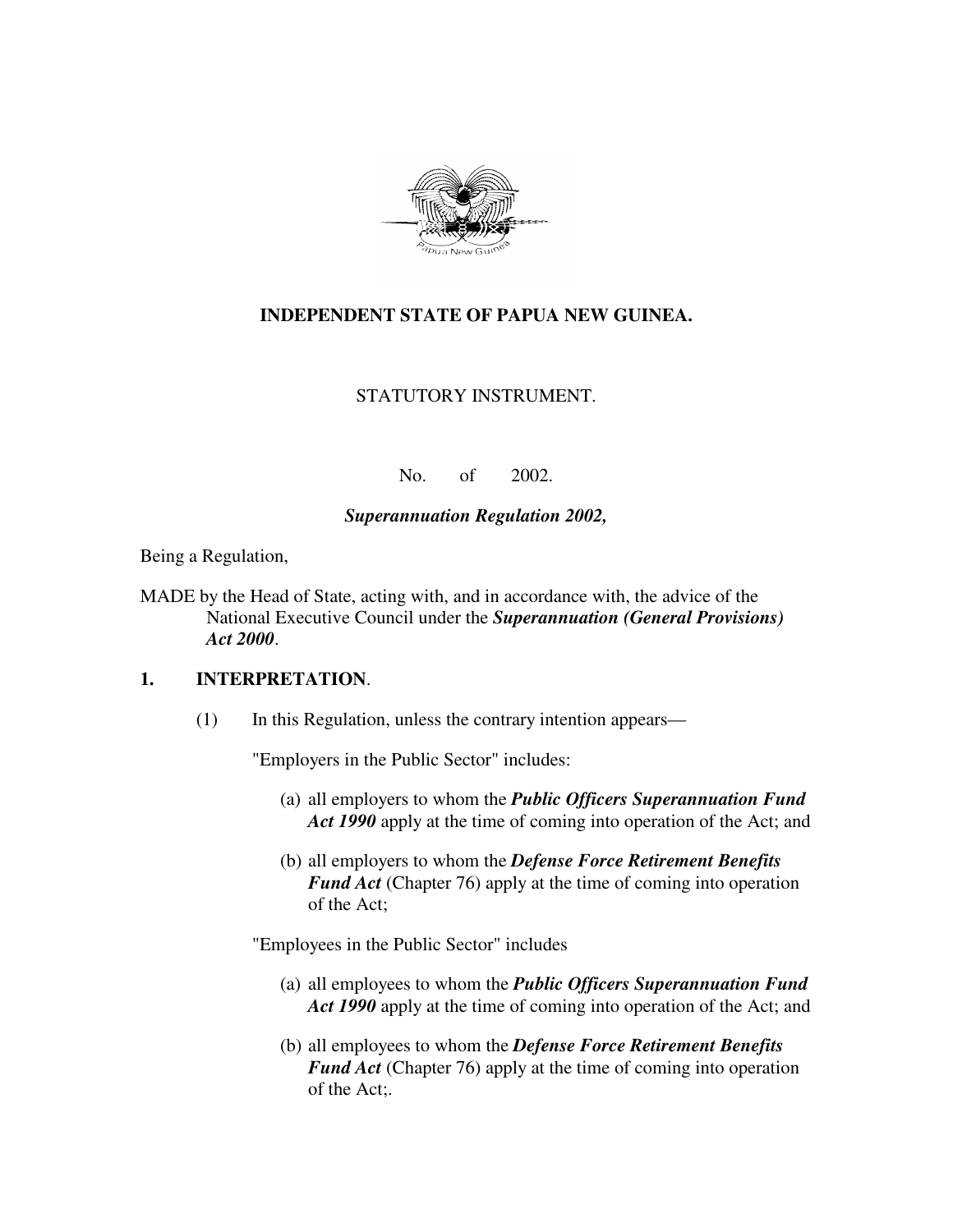(2) Words and expressions used in this Regulation have the same meaning as in the Act, unless the contrary intention appears.

#### 2. **ELIGIBILITY AGE**.

For the purposes of the definition of 'eligibility age' in Section 3(1) of the Act the eligibility ages for members are as follows:-

- (a) in the case of a member who is a member of the Police Force or Correctional Service or Fire Service – the age of 50 years or, at the option of the member, after completion of 20 years service.
- (b) in the case of a member who is a member of the Defense Force the prescribed age for compulsory discharge of a member of the rank and employment of the member, or at the option of the member:
	- (i) where the member is an officer and is discharged on or after attaining the retiring age for the rank held by him, and has completed 20 years service, or
	- (ii) where the member is an officer and is discharged, with the approval of the Minister for Defense, before attaining the retiring age for the rank held by him and has completed the number of years of service specified in Schedule 1 in relation to that rank, or
	- (iii) where the member is a non-commissioned member of the Defense Force and is discharged after completing 20 years service.
- (c) in the case of all other members the age of 55 years.

## 3. **EMPLOYEES ENGAGED IN PRIMARY PRODUCTION**

(1) For the purposes of the definition of 'employee' in Section 3(1) (*d)* of the Act, for the period of 12 months after the coming into operation of the Act, the class of employees exempted is all employees directly engaged in primary production by an employer in the business of growing or processing of -

- (a) cocoa; or
- (b) copra; or
- (c) oil palm; or
- (d) rubber; or
- (e) tea; or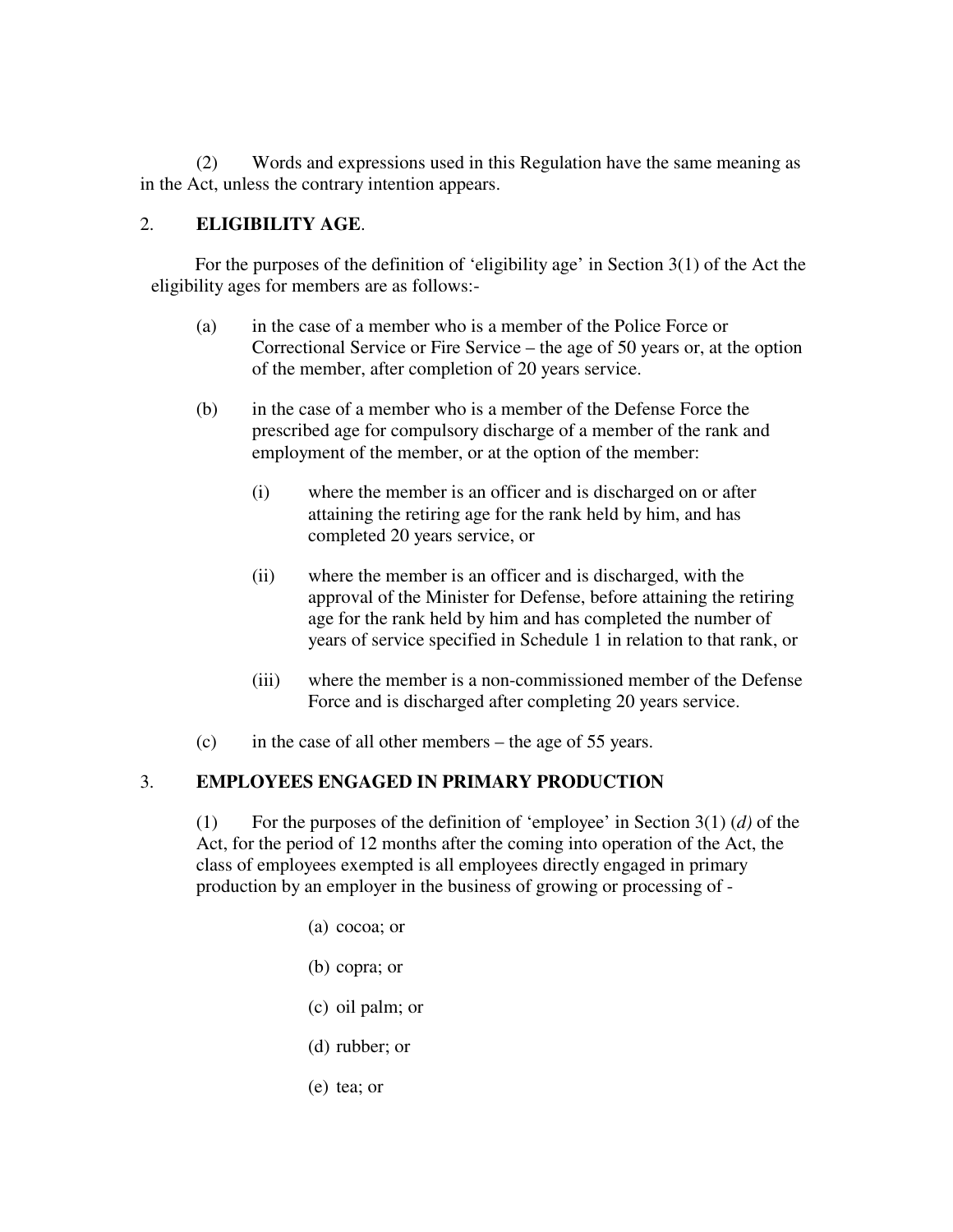(f) coffee.

#### 4 **MINIMUM OR OTHER CONTRIBUTIONS FOR NON-CITIZENS**.

For the purposes of Sections 76(6) and 77(6) of the Act, minimum or other contributions are not required in relation to non-citizens for a period of five years from the coming into operation of the Act.

#### 5 **RATES FOR EMPLOYER CONTRIBUTIONS**.

- (1) For the purposes of Section 76(1) of the Act, the prescribed rates for Employer Contributions are as follows:-
- (a) for Employers in the Public Sector  $-8.4\%$ ;
- (b) for all other Employers (i)  $7\%$  from the date of coming into operation of the Act to 31 December 2004
	- (ii) 7.7% from 1 January 2005 to 31 December 2007;
	- (iii) 8.4% from 1 January 2008 onward.

(2) Where doubt arises over whether the employer is in the private or public sector, the rates paid prior to gazettal for that employer shall remain in effect.

#### 6 **RATES FOR EMPLOYEE CONTRIBUTIONS**.

(1) For the purposes of Section 77(1) of the Act, the prescribed rates for Employee Contributions are as follows:

- (a) for Employees in the Public Sector  $6\%$ ;
- (b) for all other Employees (i)  $5\%$  from the date of coming in to force of the Act to 31 December 2004;
	- (ii)  $5.5\%$  from 1 January 2005 to 31 December 2007;
	- (iii) 6% from 1 January 2008 onward.

(2) Where doubt arises over whether the employee is in the private or public sector, the rates paid prior to gazettal for that employee shall remain in effect.

#### **7 PENAL RATE OF INTEREST**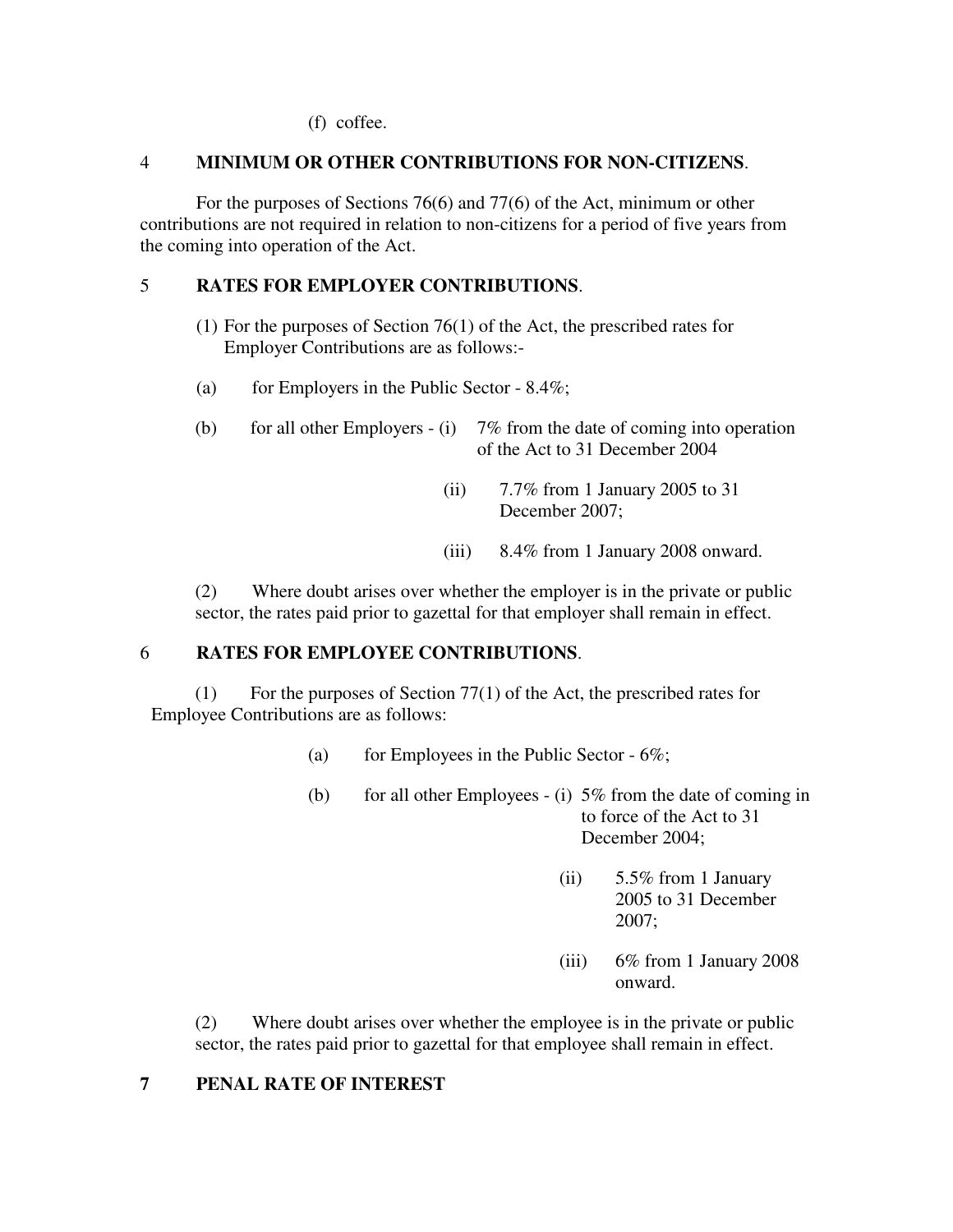For the purposes of Section 79 of the Act, the penal rate of interest is 5% above the 28 day Treasury Bill rate over the period of the late payment.

## **8 PROOF OF RIGHT TO BUILD ON CUSTOMARY LAND**

For the purposes of Section 90(4)(*h*) of the Act, proof of the right to build on customary land shall be in the form set out in Schedule 2.

## 9 **PRIOR BENEFITS TO CONTINUE**.

For the purposes of Section 126(2) of the Act, where benefits that were payable prior to the commencement of the Act in respect of -

- (a) Housing; or
- (b) funding for primary, secondary, and tertiary education; or
- (c) medical; or
- (d) life Insurance,

they may continue for the period as specified in that section.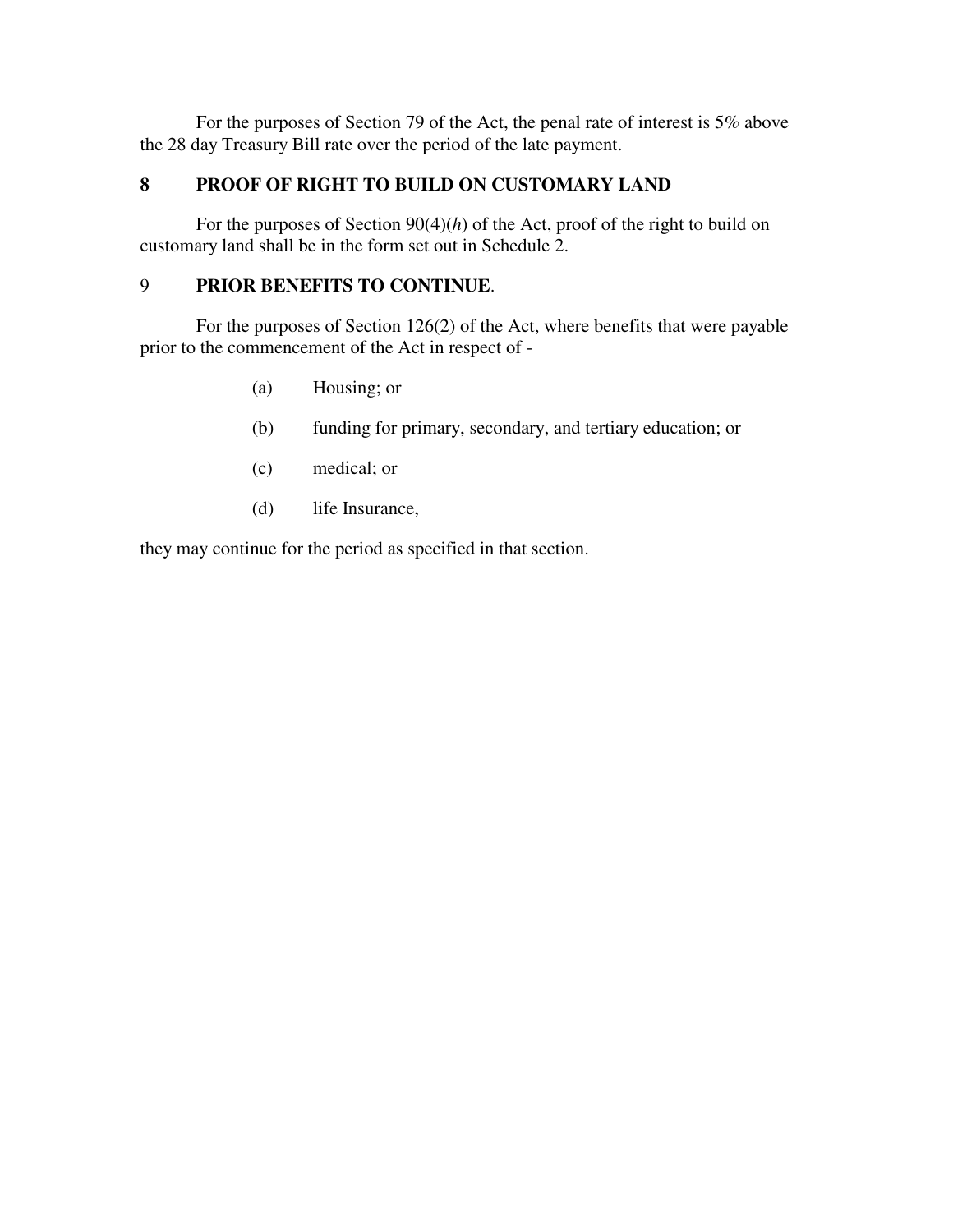## **SCHEDULE 1**

Reg.Sec. 2 *b)* (ii)

## **Periods of Service qualifying certain officers for pensions**.

| Rank                     | <b>Years of Service</b> |  |
|--------------------------|-------------------------|--|
|                          |                         |  |
| <b>Brigadier General</b> | 24                      |  |
| Colonel                  | 24                      |  |
| Lieutenant Colonel       | 22                      |  |
| Major                    | 22                      |  |
| Captain                  | 22                      |  |
| Lieutenant               | 22                      |  |
| <b>Second Lieutenant</b> | 22                      |  |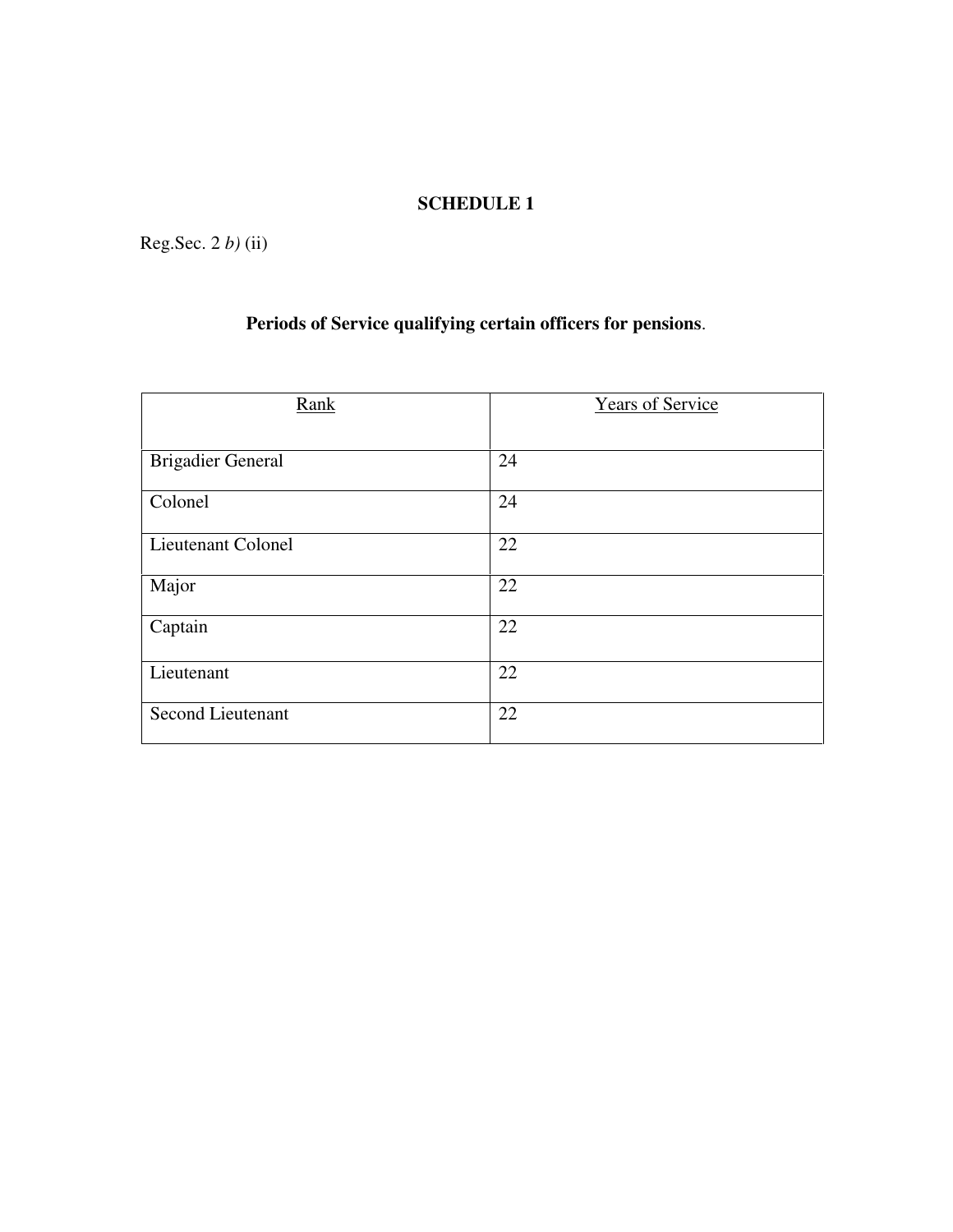#### **SCHEDULE 2**

Reg.Sec. 8

# **Clan Land Usage Agreement Form**

| We, the undersigned being representatives of                                         |                                     |             | Clan from |  |  |
|--------------------------------------------------------------------------------------|-------------------------------------|-------------|-----------|--|--|
|                                                                                      | Village, in Sub-District of         |             | Province, |  |  |
| hereby acknowledge that __________________________has the right under Customary      |                                     |             |           |  |  |
| Land Right for his/her family entire life for the purpose of constructing a dwelling |                                     |             |           |  |  |
| house for his/her family. We certify that all the Village and Clan Leaders of this   |                                     |             |           |  |  |
| community have given their consent and further authorise the member to               |                                     |             |           |  |  |
| improve the piece of land for the benefit of his/her family.                         |                                     |             |           |  |  |
| 1.                                                                                   | Name:<br>(Clan Elder/Village Elder) | (Signature) | (Date)    |  |  |
| 2.                                                                                   | Name:<br>(Clan Elder/Village Elder) | (Signature) | (Date)    |  |  |
| З.                                                                                   | Name:<br>(Clan Elder/Village Elder) | (Signature) | (Date)    |  |  |

- 4. Name: (Village Magistrate/Councillors) (Signature) (Date)
- 5. As the Priest/ Pastor/Church Leader of this Community known as \_\_\_\_\_\_\_\_ I certify that the above person is a member of this Community and that all the above Signatures are leaders of the said Clan and Village.

Name: Title: Communication Communication Communication Communication Communication Communication Communication Date: **Date:** 

6. Mr/Ms \_\_\_\_\_\_\_\_\_\_\_\_\_\_\_\_\_ is entitle to the area of land called\_\_\_\_\_\_\_\_\_\_\_\_\_\_\_ and bordered by the following visible signs:

(stone/creek/tree/(other distinctive features), as per description attached)

7. Member Name: Signature: Signature: Date:

8. Stamped by two of the following: Local church stamp; village stamp; local community government stamp; or local Commissioner of Oath.